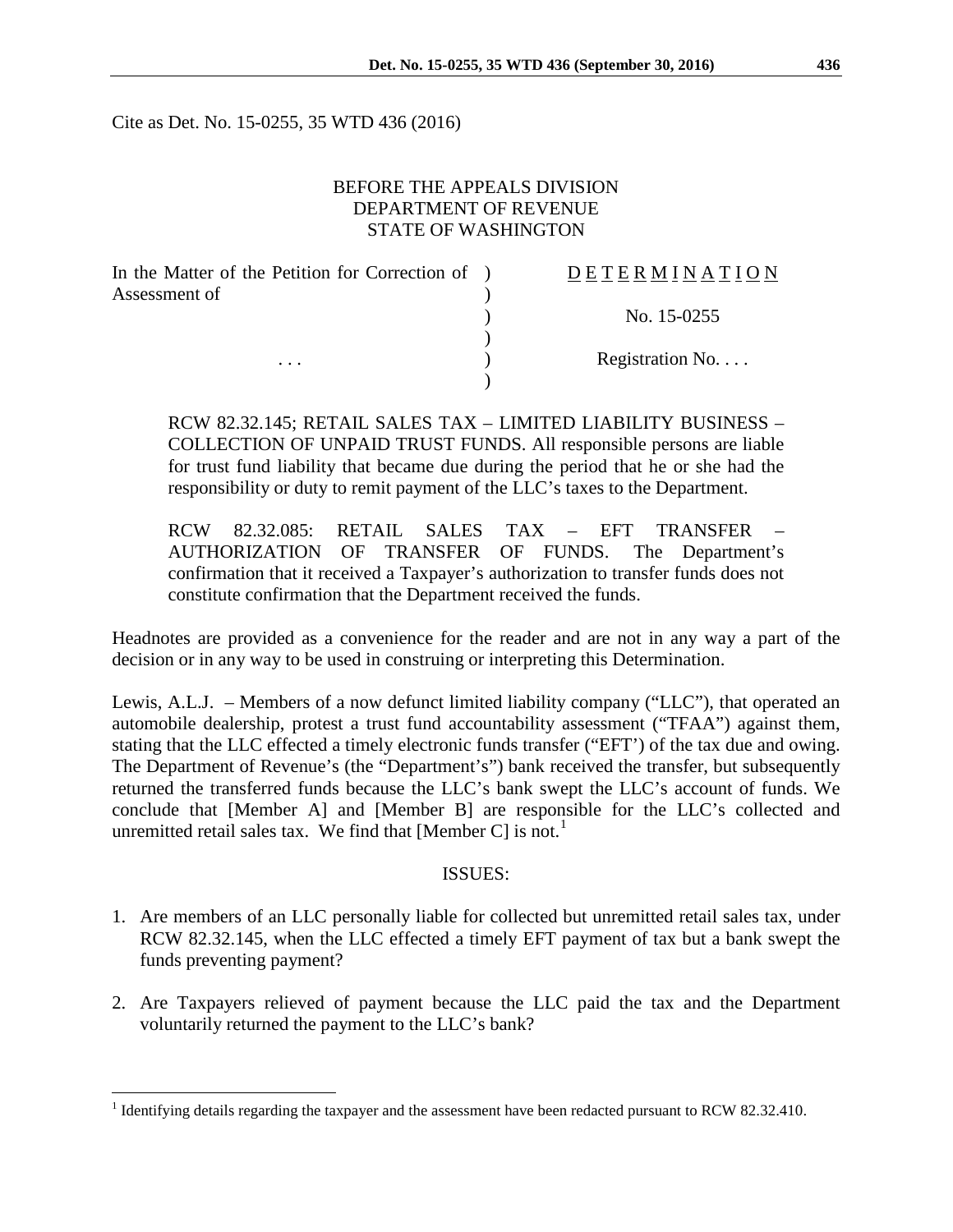#### FINDINGS OF FACT:

[Members A, B, and C] ("Taxpayers"), as members of a defunct LLC, appeal a TFAA. Taxpayers, a father, mother, and son, were members of an LLC that operated an automobile dealer business . . . . The business closed during June 2012. On July 7, 2012, the LLC submitted an authorization for the Department to make an EFT withdrawal on its [Bank A] account to transfer \$ . . . to the Department, which represented payment of the LLC's final return - June  $2012.<sup>2</sup>$  $2012.<sup>2</sup>$  The person authorizing payment was ..., presumably an employee of the LLC.

According to a screen shot of the Department's "Debit Payment Details," on July 9, 2012, the Department's account with [Bank B] was credited \$ . . . . On July 12, 2012, [Bank B] notified the Department that the \$ . . . electronic payment was debited because the LLC's account was frozen. At the time the transfer was effected, the LLC had over \$ . . . in its bank account, which was more than enough to cover the amount transferred to the Department.

[Bank A] froze the account because it was aware that the LLC's auto sales business had closed and that the LLC had a balance on a line of credit that it wished to satisfy. Subsequently, the Department's Compliance Division sent [Bank A] a letter demanding that the bank turn over the trust funds that it had swept up when it cleaned out the LLC's bank account. On November 1, 2012, [Bank A's] lawyer wrote the Department advising that the bank would not be turning over any funds to the Department.

The June 2012 excise tax return remained unpaid. During August 2012, the Department assumed the unpaid June 2012 excise tax return amount into tax warrant  $\# \ldots$ . The warrant was issued August 17,  $2012.<sup>3</sup>$  $2012.<sup>3</sup>$  $2012.<sup>3</sup>$ 

On November 27, 2013, after the Department determined that there was no reasonable means of collecting the tax directly from the LLC, the Department issued a TFAA against Taxpayers [Member A, Member B, Member C, and John Doe]. Taxpayers disagreed with the issuance of the TFAA. On June 12, 2014, the Compliance Division held a conference with Taxpayers. On July 9, 2014, the Department sent Taxpayers' lawyer notice that the TFAA was sustained. On August 11, 2014, Taxpayers filed a petition with the Appeals Division requesting cancellation of the TFAA. Taxpayers' main argument was that the funds had been paid and deposited into the Department's bank account. In so doing, the LLC had satisfied its obligation. Thus, there was no unpaid tax liability to assess against Taxpayers. Taxpayers stressed that they attempted to assist the Department in recovering from the bank the funds that had been "swept" from the LLC's bank account by providing an "accounting" of the funds deposited into the account, which showed that the account contained collected trust funds.

Following the closure of the LLC, [Member C], a member of the LLC and one of the parties subject to the TFAA assessment, went through personal bankruptcy. On December 4, 2014, the Department received \$ . . . from [Member C's] bankruptcy, which it applied to the [tax warrant].

<span id="page-1-0"></span><sup>&</sup>lt;sup>2</sup> The \$ . . . payment represented \$ . . . B&O tax and \$ . . . state and local tax.  $\frac{3}{100}$  The warrant was filed in . . . County on August 29, 2012.

<span id="page-1-1"></span>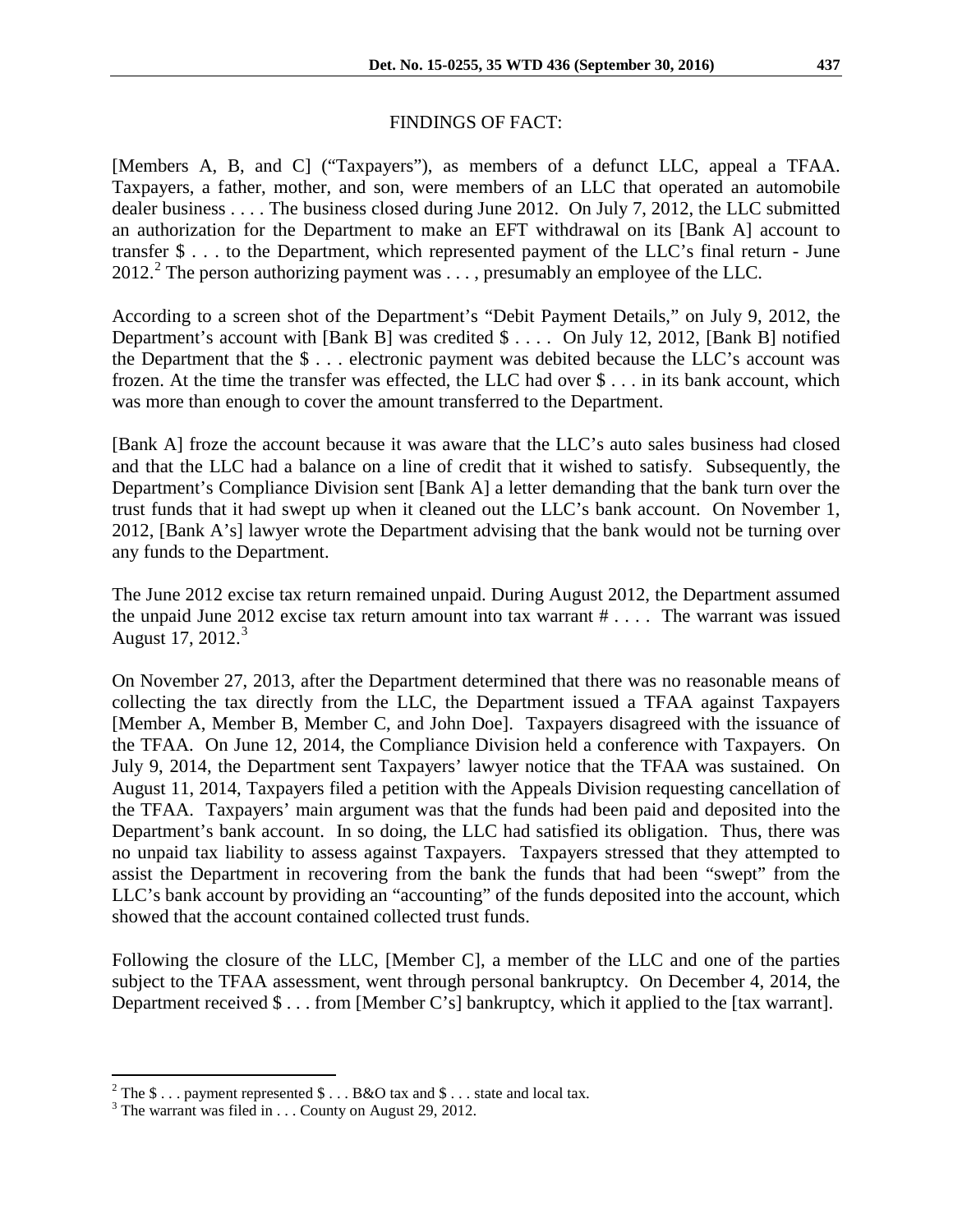On June 9, 2015, the Appeals Division held an in-person hearing with the Taxpayers and their lawyer, .... At the hearing, Taxpayers' lawyer advanced a technical argument based on the UCC (RCW 62A.4A.210, RCW 62A.4A.209, and RCW 62A.A.406) that the Department did actually receive the funds transferred and that the return of the funds to the LLC's bank was the Department's decision. The Department disputes that it ever received funds from the LLC.

## ANALYSIS:

The first issue presented is whether the Department correctly issued and may collect the TFAA from Taxpayers. Retail sales tax is paid by the buyer to the seller and deemed to be held in trust, by the seller, until paid to the Department. RCW 82.08.050. RCW 82.32.145 authorizes the Department, under certain circumstances, to attempt to collect unpaid trust fund taxes by issuing a TFAA. RCW 82.32.145 states as follows:

Whenever the department has issued a warrant under RCW 82.32.210 for the collection of unpaid trust fund taxes from a limited liability business entity and that business entity has been terminated, dissolved, or abandoned, or is insolvent, the department may pursue collection of the entity's unpaid trust fund taxes, including penalties and interest on those taxes, against any or all of the responsible individuals. For purposes of this subsection, "insolvent" means the condition that results when the sum of the entity's debts exceeds the fair market value of its assets. The department may presume that an entity is insolvent if the entity refuses to disclose to the department the nature of its assets and liabilities.

Thus, under the provisions of RCW 82.32.145, the Department may pursue collection of unpaid trust fund taxes (including related penalties and interest) from a responsible party when certain requirements have been met:

- the entity has been terminated, dissolved, abandoned or is insolvent; and,
- the Department has issued a warrant against the LLC for collection of the unpaid funds.

In this case, Taxpayers disposed of the assets of the business and had the Secretary of State put the LLC on inactive status as of December 3, 2012. . . . The next question is whether any or all Taxpayers qualify as a responsible individual from whom the Department may collect the unremitted trust funds.

RCW 82.32.145 addresses collection of unpaid trust fund taxes by limited liability business entities. RCW 82.32.145(9)(g)(i) defines "responsible individual" to include:

[A]ny current or former officer, manager, member, partner, or trustee of a limited liability business entity with an unpaid tax warrant issued by the department.

The Secretary of State's website lists all Taxpayers as members of the LLC.<sup>[4](#page-2-0)</sup> Based on this fact alone, under RCW 82.32.145(9)(g)(i)'s definition of "responsible individual," all Taxpayers qualify as responsible individuals. In addition to the information acquired from the Secretary of

<span id="page-2-0"></span><sup>&</sup>lt;sup>4</sup> No member was designated as a managing member.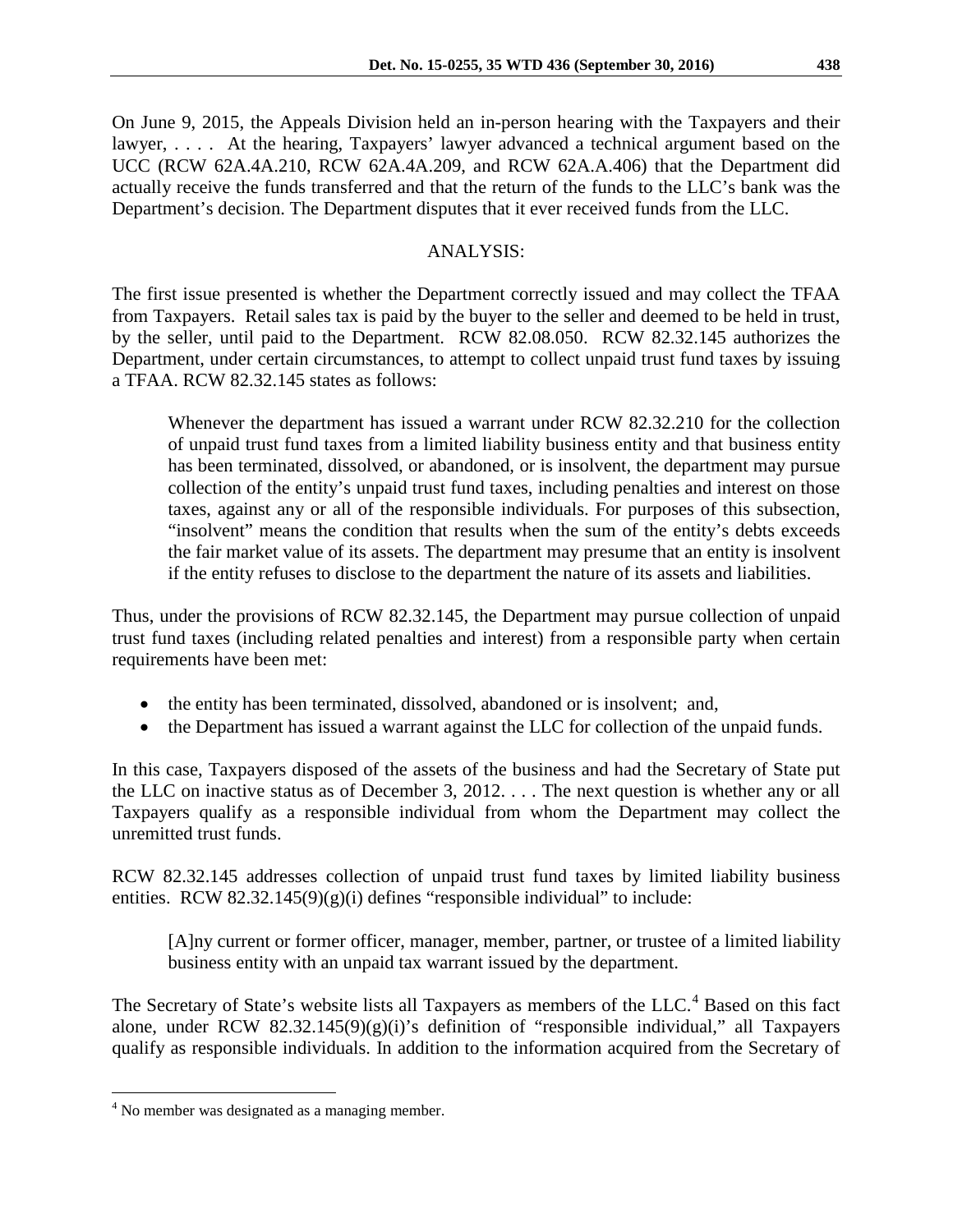State's website, the Department presented additional facts regarding the responsibilities and activities of each Taxpayer. The facts presented by the Department included:

### [MEMBER A]:

- Owned 51% of the LLC;
- Signator on LLC checking account;
- Line of Credit with [Bank A] with personal guarantee; and
- Owner listed with Employment Security Department.

## [MEMBER B]:

- Owned 24% of the LLC;
- Signator on the LLC checking account;
- Personal guarantor on a promissory note for the LLC; and
- Signator as Secretary/Treasurer for LLC on the EFT excise tax payment authorization agreement form.

# [MEMBER C]:

- Owned 25% of the LLC;
- Signator on the LLC checking account....

During the in-person hearing, Taxpayers described the duties that each performed:

- [Member A] acted as chief executive officer ("CEO") making the major business decisions;
- [Member C] was in charge of purchasing and selling vehicles; and
- [Member B] assisted both [Members A and C] as needed.

Having determined that each Taxpayer is a "responsible individual", we next must apply RCW 82.32.145 to determine, which, if any, Taxpayers have individual tax liability. RCW 82.32.145 explains:

(3)(a) For a responsible individual who is the current or a former chief executive or chief financial officer, liability under this section applies regardless of fault or whether the individual was or should have been aware of the unpaid trust fund tax liability of the limited liability business entity.

(b) For any other responsible individual, liability under this section applies only if he or she willfully fails to pay or to cause to be paid to the department the trust fund taxes due from the limited liability business entity.

 $(4)(a)$  Except as provided in this subsection  $(4)(a)$ , a responsible individual who is the current or a former chief executive or chief financial officer is liable under this section only for trust fund tax liability accrued during the period that he or she was the chief executive or chief financial officer. However, if the responsible individual had the responsibility or duty to remit payment of the limited liability business entity's trust fund taxes to the department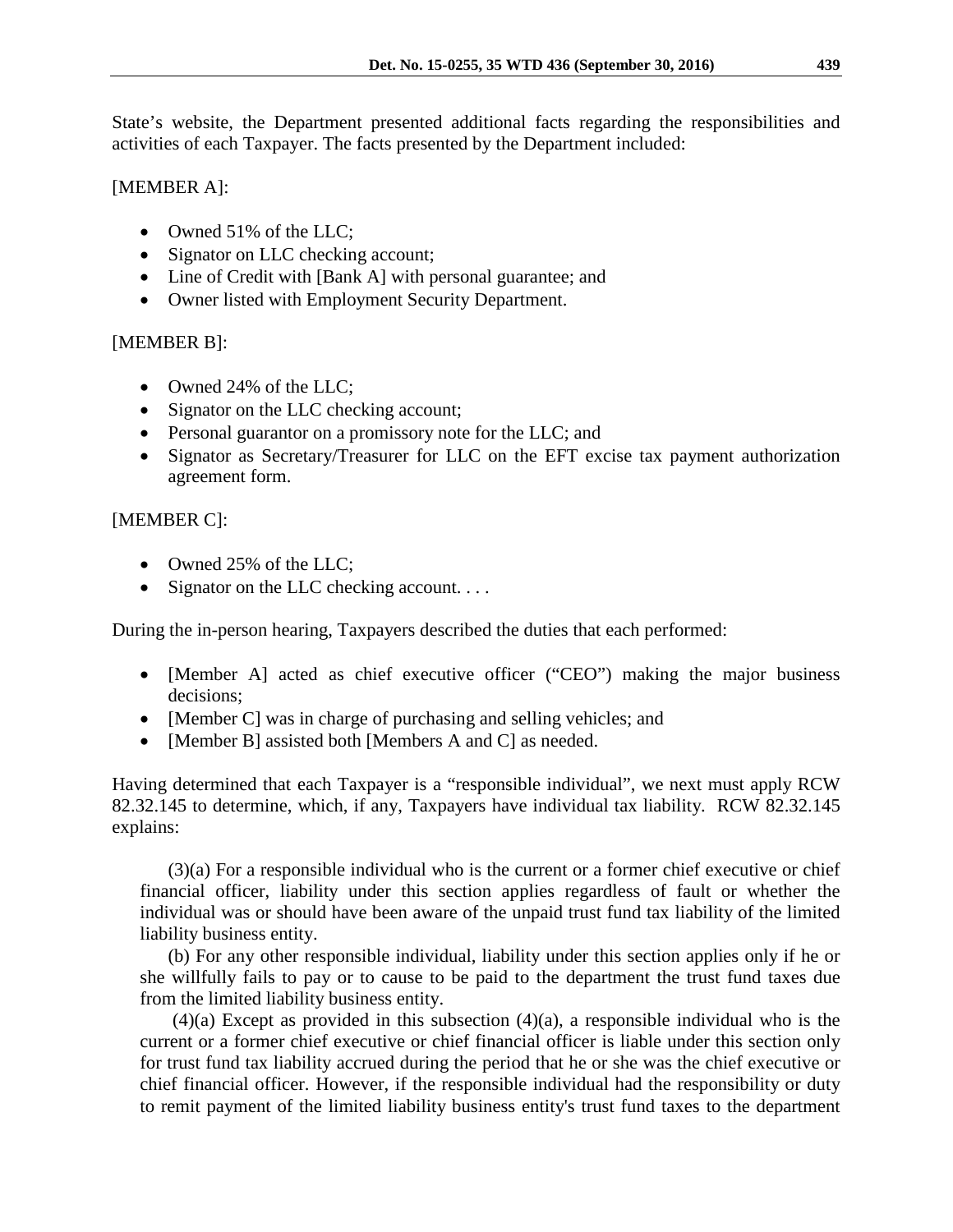during any period of time that the person was not the chief executive or chief financial officer, that individual is also liable for trust fund tax liability that became due during the period that he or she had the duty to remit payment of the limited liability business entity's taxes to the department but was not the chief executive or chief financial officer.

(b) All other responsible individuals are liable under this section only for trust fund tax liability that became due during the period he or she had the responsibility or duty to remit payment of the limited liability business entity's taxes to the department.

(5) Persons described in subsection (3)(b) of this section are exempt from liability under this section in situations where nonpayment of the limited liability business entity's trust fund taxes is due to reasons beyond their control as determined by the department by rule.

Thus, to the extent a "responsible individual" was also a current or former chief executive or chief financial officer of the limited liability business entity, the person is liable regardless of fault or whether the individual was or should have been aware of the liability. RCW 82.32.145(3)(a).

RCW 82.32.145(9)(a) defines "chief Executive " to mean:

The president of a corporation; or for other entities or organizations other than corporations or if a corporation does not have a president as one of its officers, the highest ranking executive manager or administrator in charge of the management of the company or organization.

RCW 82.32.145(9)(b) defined "chief financial officer" to mean:

The treasurer of a corporation; or for entities or organizations other than corporations or if a corporation does not have a treasurer as one of its officers, the highest senior manager who is responsible for overseeing the financial activities of the entire company or organization.

[Member A] not only meets the statutory definition of chief executive, but also acknowledges that was his role. As both chief executive and a "responsible individual," he is strictly liable for the unpaid trust fund taxes. Accordingly, we sustain the TFAA with respect to [Member A].

We do not challenge [Member B's] description of her duties as helping-out when and where needed. We do, however, challenge her denial of serving as a chief executive or chief financial officer of the defunct LLC. By the fact that she signed as Secretary/Treasurer for LLC on the EFT excise tax payment authorization agreement form filed with the Department, we conclude that she served as a chief financial offer. As chief financial officer, [Member B] incurred strict liability for unremitted tax for the periods she functioned as Secretary/Treasurer for LLC. RCW 82.32.145(4)(a).

We will also note that even if we had concluded that she did not have strict liability for the tax as a chief financial officer, she would be liable as a member of the marital community comprised of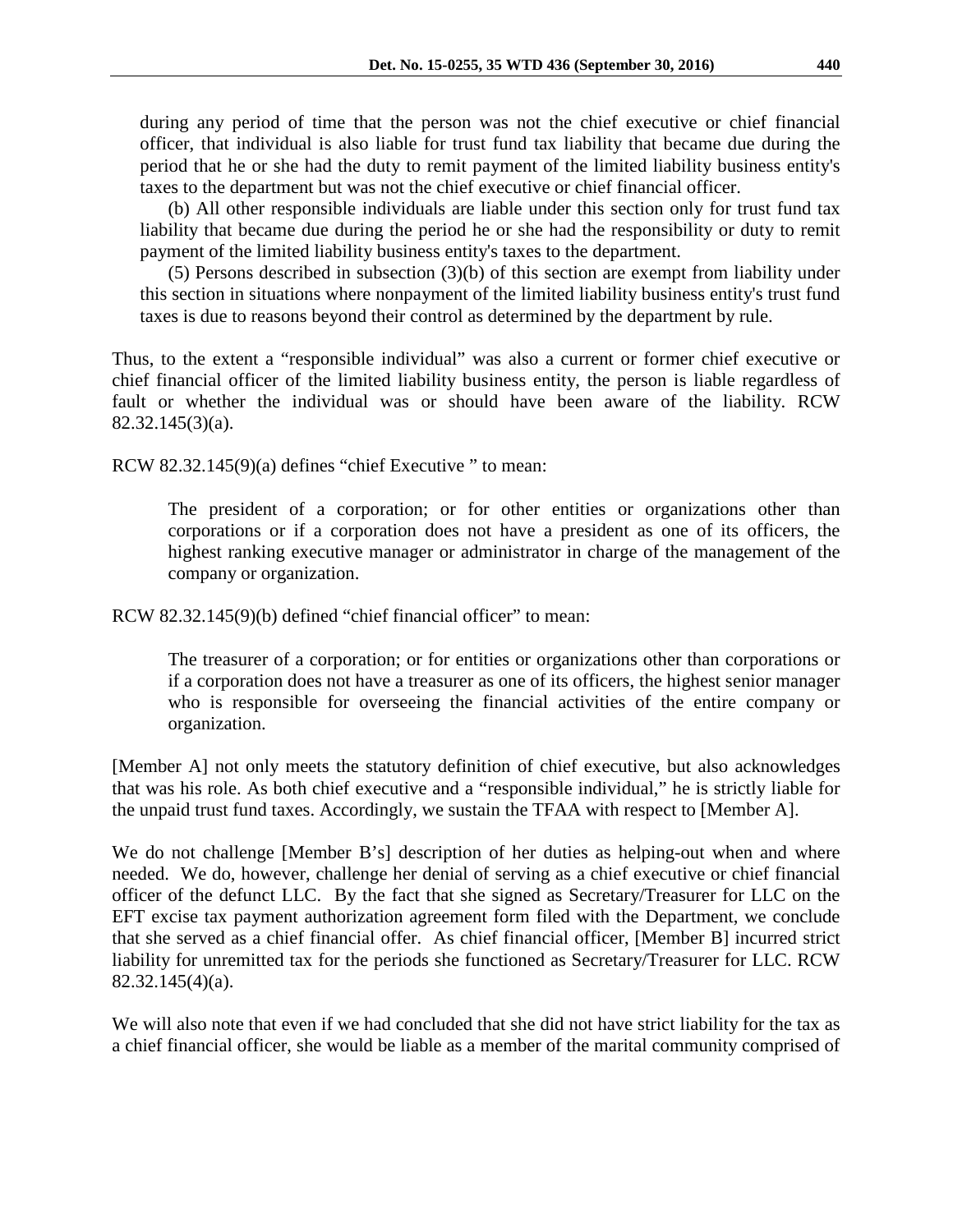herself and [Member A]. $<sup>5</sup>$  $<sup>5</sup>$  $<sup>5</sup>$  Generally, except for the separate property of each spouse acquired</sup> prior to marriage and the separate property acquired by either spouse after marriage, all other property acquired during marriage by either husband or wife or both is community property. Similarly, a debt incurred by either spouse during marriage is presumed to be a community debt. E.g. *Fies v. Storey*, 37 Wn.2d 105, 221 P.2d 1031 (1950); *Oregon Improvement Co. v. Sagmeister*, 4 Wash. 710, 30 P. 1058 (1892); *National Bank of Commerce v. Green*, 1 Wn.App. 713, 463 P.2d 187 (1969). Det. No. 88-159, 5 WTD 217 (1988).

Either spouse as manager of the community personal property is empowered to subject the community property to community debts by his/her sole act or signature. Such acts after marriage are presumed for the benefit of the marital community and presumptively a community obligation. *Fies v. Storey,* supra. The burden is upon one who claims that property acquired after marriage is separate property to establish such claim *Rustad v. Ru*stad, 61 Wn.2d 176, 377 P.2d 414 (1963), by clear and convincing evidence. *Dizard &Getty v. Damson*, 63 Wn.2d 526, 387 P.2d 964 (1964); *Beyers v. Mo*ore, 45 Wn.2d 68, 272 P.2d 626 (1954); *Meng v. Security State Bank*, 16 Wn.2d 215, 133 P.2d 293 (1943).

Here [Member B] is the spouse of [Member A]. They operated the LLC together. [Member B] benefited from the operation of the LLC. The heart of the concept of community property is just that: the labors of either or both spouses for the benefit of the community. As the court stated in *Dizard & Getty v. Dam*son, 63 Wn.2d 526, 387 P.2d 964 (1964):

It is inconceivable that respondent may authorize the husband to carry on the community business, create a potential source of assets, ultimately share in these assets, and yet be immune from the claims of creditors who contribute to the accumulations, if any.

The question to be answered is whether an obligation incurred by the husband is a community debt is whether or not the transaction was intended for the benefit of the community or expectation of benefit to the community. *Fies v. Storey*, supra. The presumption that the husband is presumed to be acting for the benefit of the community is rebuttable, and may only be overcome by evidence showing otherwise. *Household Finance Corp. v. Corby*, 61 Wash. 2d 184, 377 P.2d 441 (1963). Det. No. 88-159, 5 WTD 217 (1988). [Member B] has offered no evidence that the community debt that [Member A] incurred was not intended for the benefit of the community. Accordingly, we find that [Member B] has liability for the tax debt incurred by [Member A].

We have concluded that [Member C] is a responsible person based on his being a member of the defunct LLC. Nothing has been presented to sustain a conclusion that [Member C] acted as either chief executive or chief financial officer of the defunct LLC. Therefore, we cannot and do not find him strictly liable for the assessment under the provisions of RCW 82.32.145(3)(a). The question is whether [Member C] is responsible under the provisions of RCW 82.32.145(3)(b) and (4)(b), which imposes trust fund liability for [trust fund taxes]:

<span id="page-5-0"></span> $<sup>5</sup>$  It should be noted that although she would be liable as a member of the marital community, her separate property,</sup> if any, could not be attached.